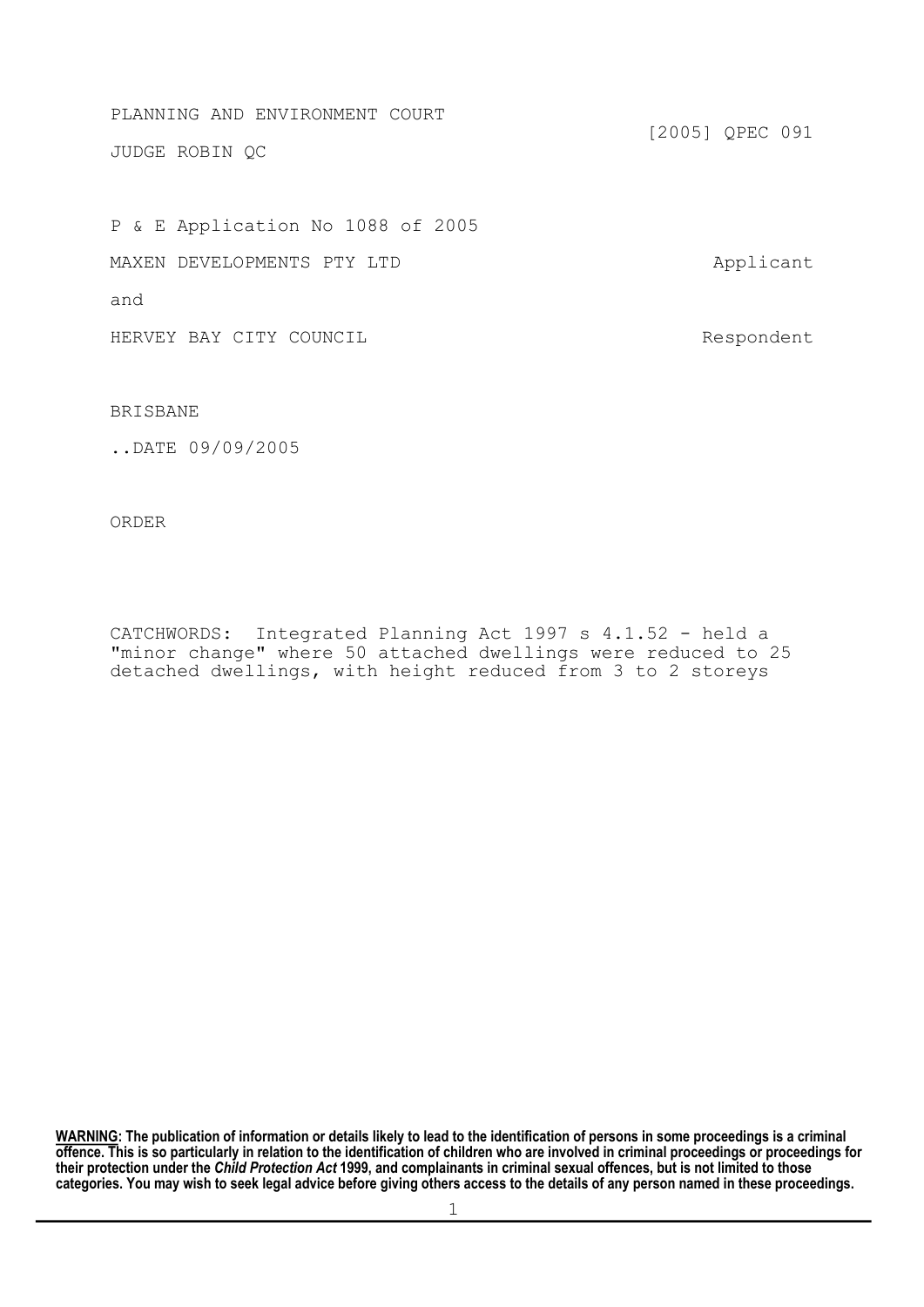09092005 T11/LM18 M/T CMS100/2005 (Robin DCJ) HIS HONOUR: This is a developer's appeal which has been resolved between it and the Council.

Judge Wilson's order of the 8th of June 2005 dealt with the jurisdictional issues. The question remaining for the Court is whether a change to the application ought to be allowed whether the change in the development proposal comes within section 4.1.52, and in particular the schedule 10 definition of minor change.

Mr Daniels' affidavit read by leave includes the two submissions which were put into the Council by Ms Hand and by Mr Richards. Relevantly they were concerned with the bulk and density of the original proposal which was for 50 attached dwellings to be located on a pear- or tear-shaped area of land protruding into a lake at Toogoom. They did not elect to participate in the appeal. The court, in my opinion, ought to take their concerns into account. Whether or not they would be happy with the development proposal as it now is, the fact is that the proposed changes reduce the force of any complaints they might have had.

The 50 dwelling units are to be replaced by 25 detached dwellings, arranged in similar configurations. The proposed building height limits are reduced from three storeys to two. In addition the proposed site coverage is now less than 40 per cent.

**20**

**10**

**30**

**40**

**60**

**50**

**1**